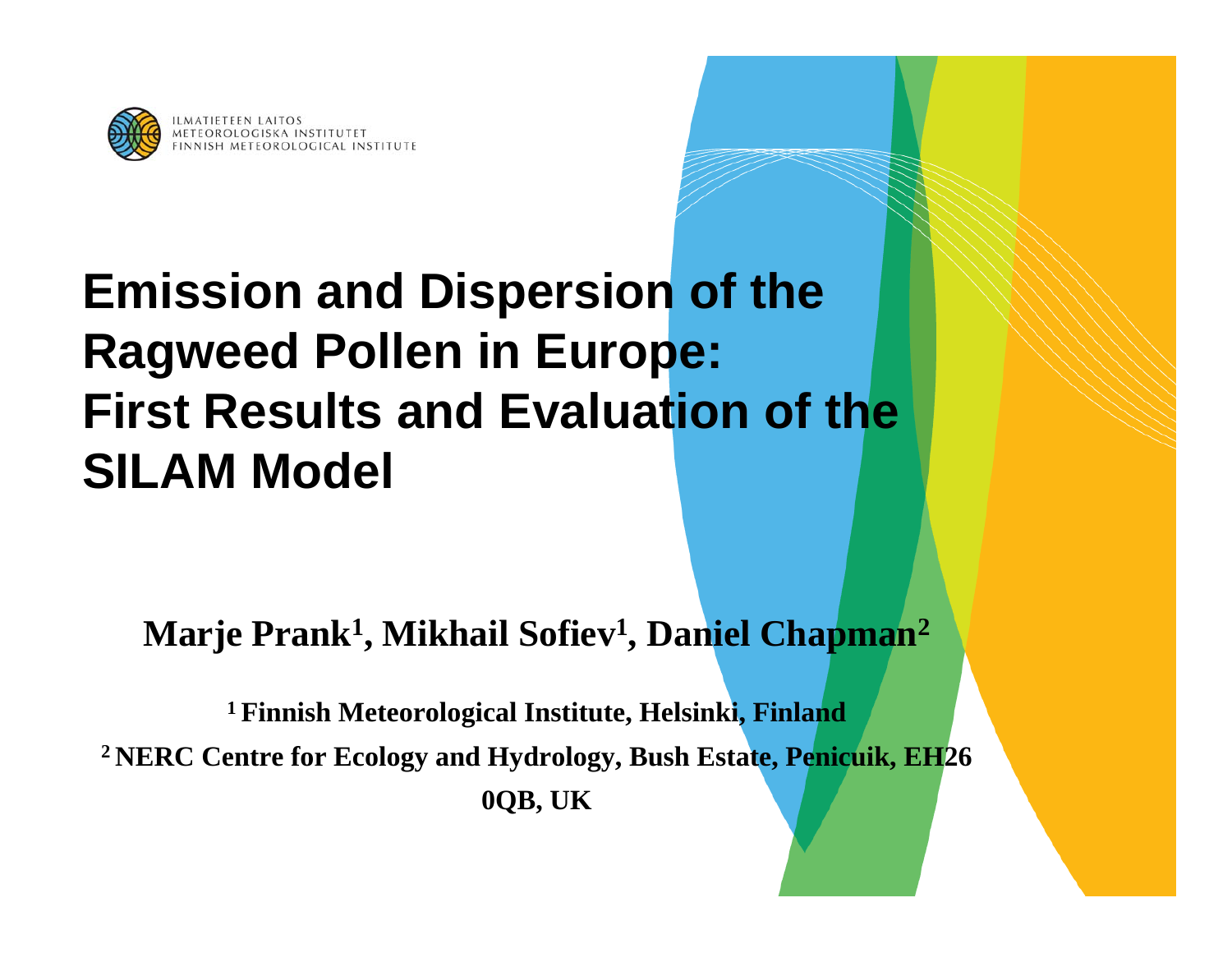## **FMI SILAM-BIRCH / OLIVE / GRASS / RAGWEED-POLLENG**

**sting system** 



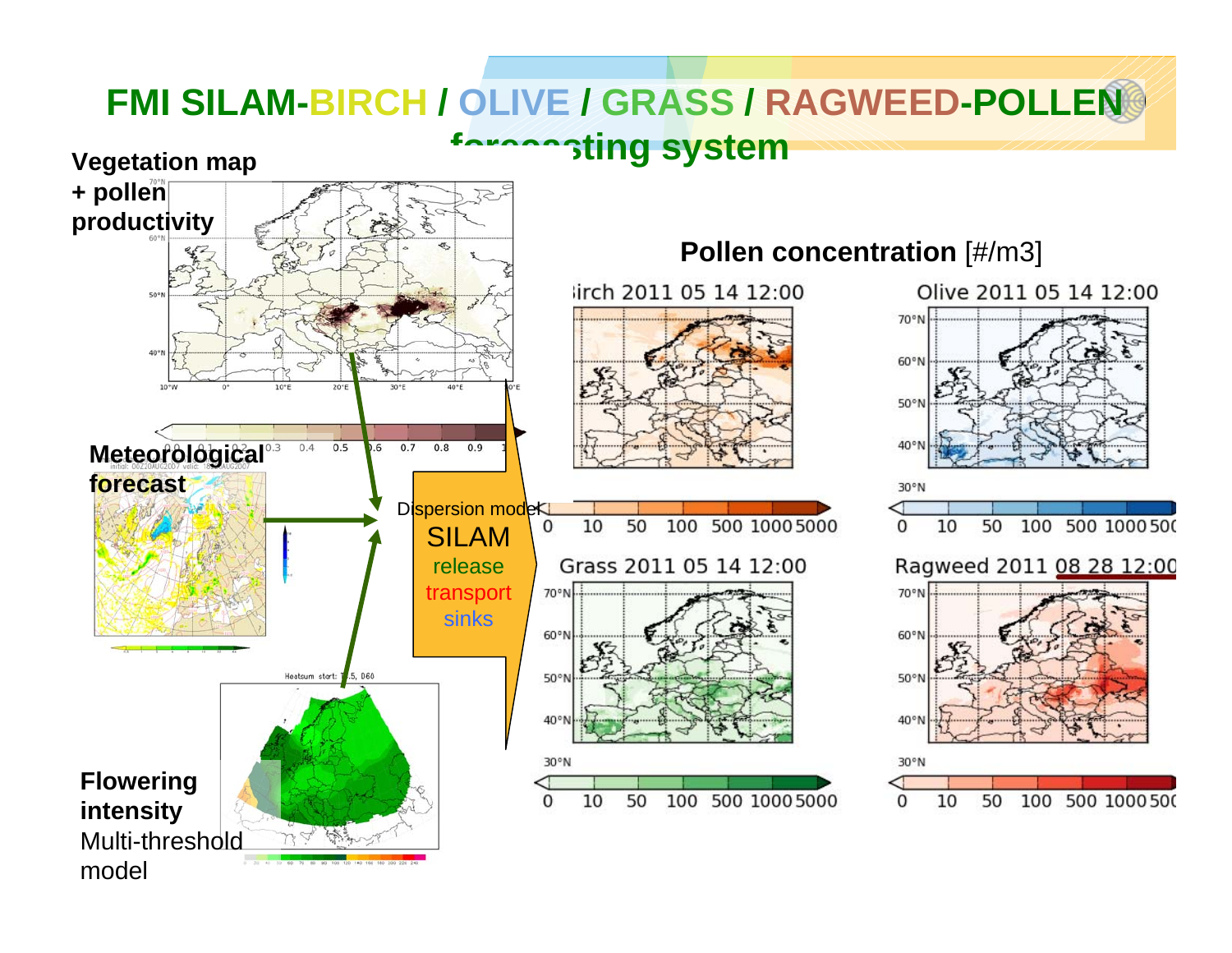# **Emission parameterization for ragweed**

#### • **Multi-threshold model for season start/end**

- ¾ Bio-days (heat sum + length of day, Deen et al, 1998)
- ¾ Normal distribution around the peak of season
- $\blacktriangleright$ Low temperature to end the season
- ¾ Dry soil to end the season

### • **Ragweed map**

¾ Ecological model of NERC Centre for Ecology and Hydrology , UK (Climate suitability, seed import from infected areas, suitable land use (disturbed soil), etc.) (Chapman et al, this meeting)

#### • **Amount of pollen emitted**

- ¾ Proportional to habitat quality (eco-model)
- ¾ Corrected with pollen observations of European Aeroallergen Network (EAN)
- ¾ Function of heatsum and soil moisture during the growth period (to be implemented)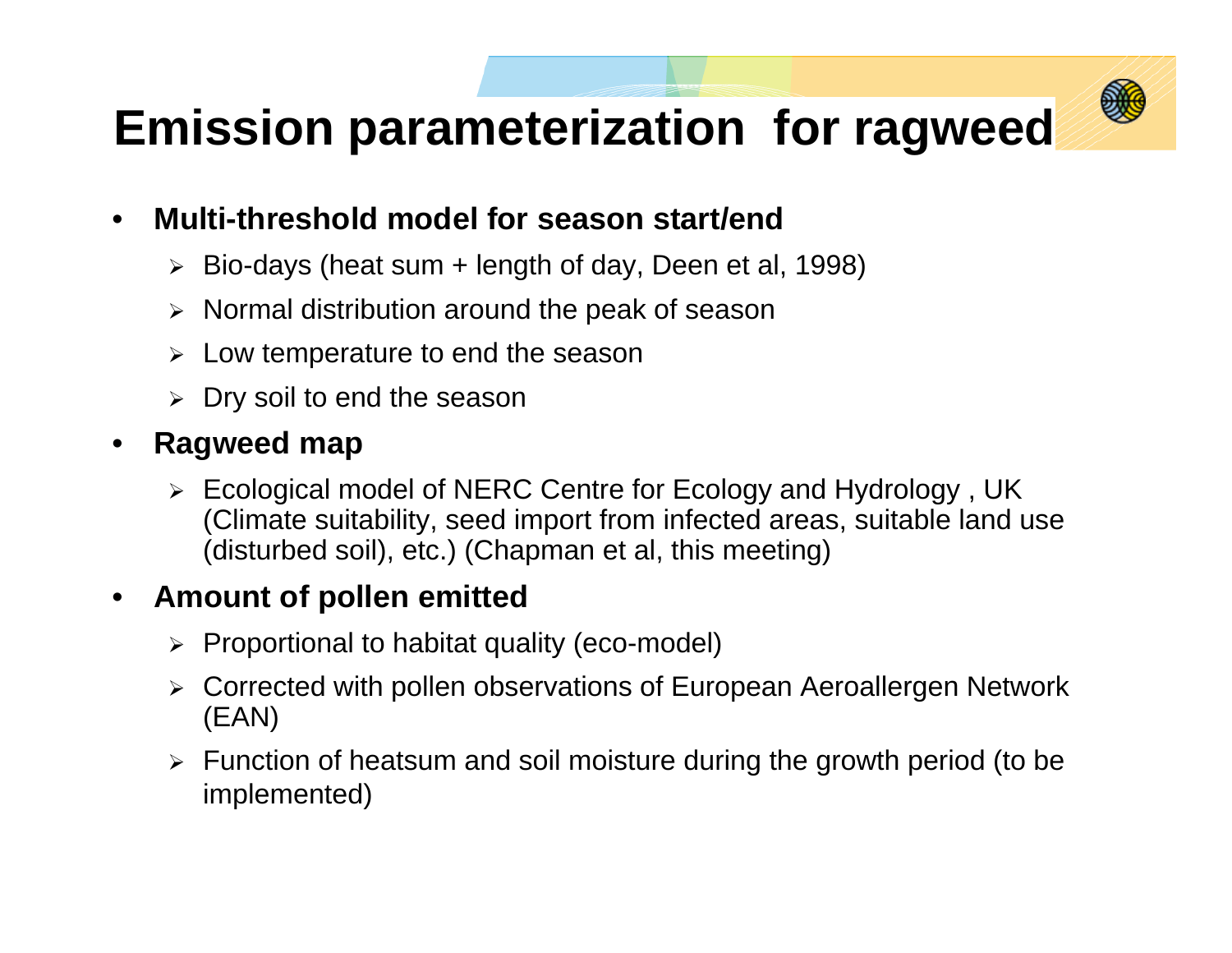

# **Model performance**

- Inter-annual variability of emission still to be parameterized
	- ¾ 2007 very low year
	- $\triangleright$  Hot and dry june, july